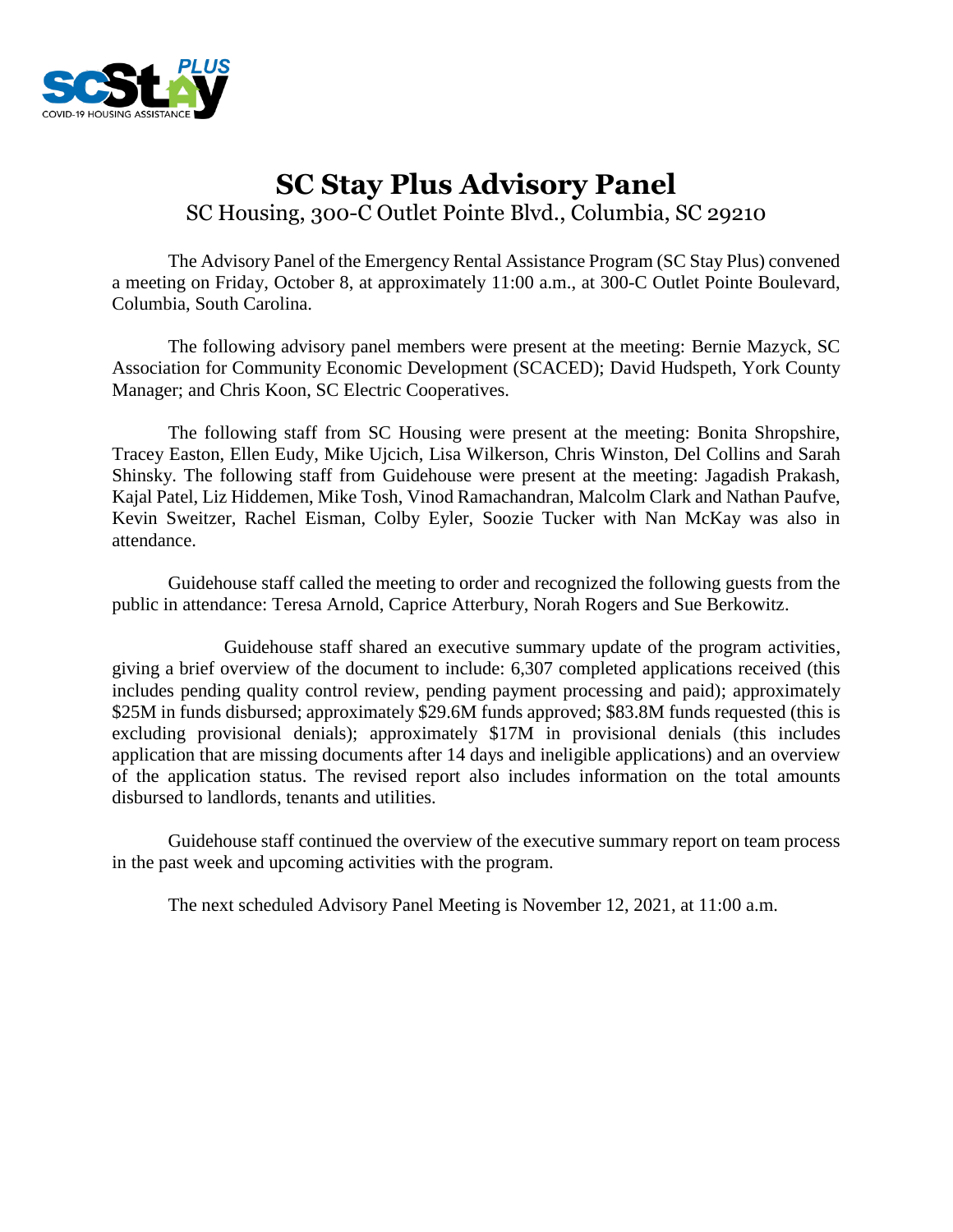



#### **Weekly Advisory Panel Report**

**Friday, 10/8/2021**

#### **Executive Summary**

As of October 8<sup>th,</sup> at 8 am ET



Provisional Denial – Applications that have been missing documentation for over 14 days; applicants have an additional 30 days to provide documentation before denial is completed

 • Not presented here: 8,139 applications from excluded counties or duplicates

<sup>•</sup> 34,916 total applications received, including 8,139 determined ineligible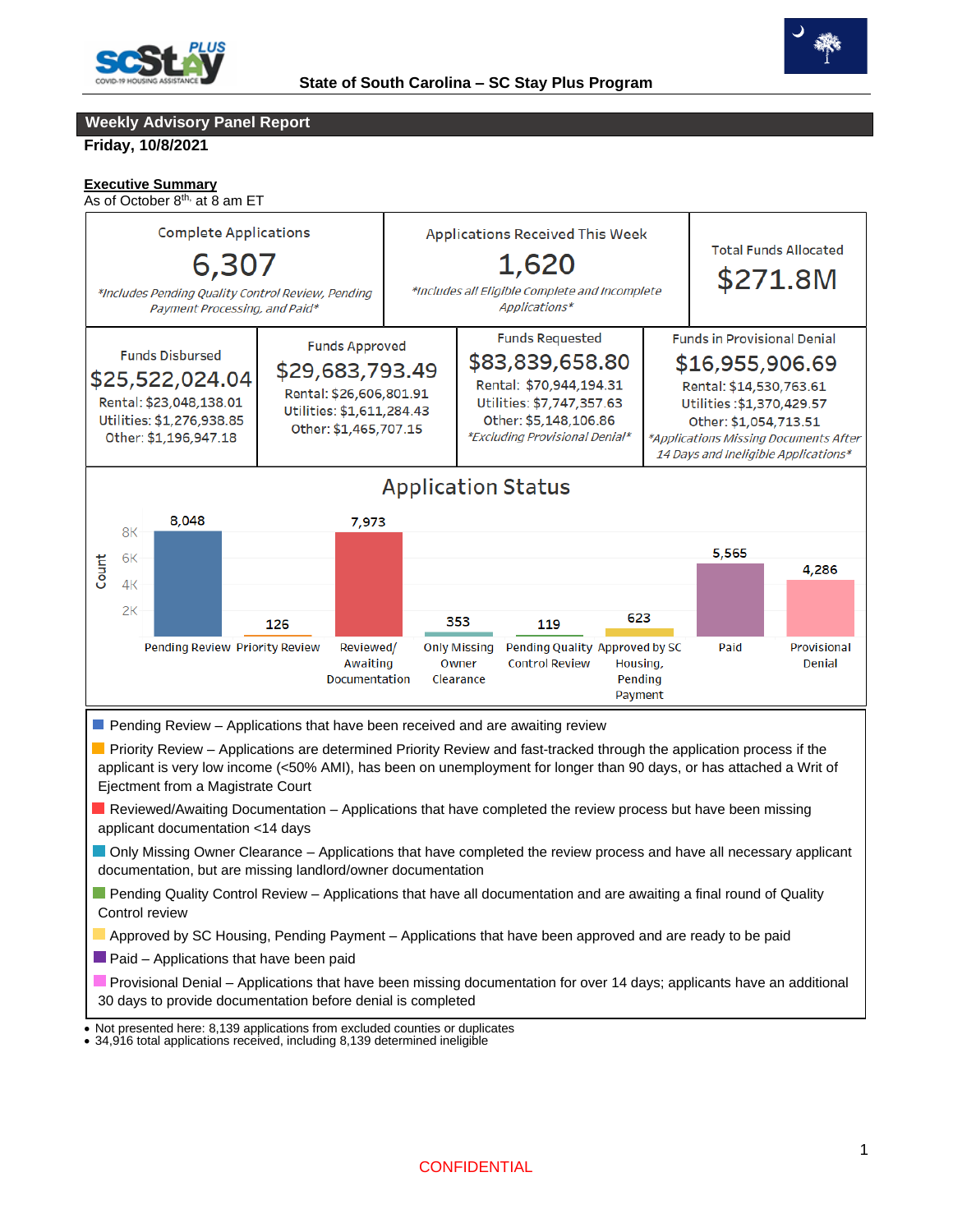





### **Applications Received by County**



**CONFIDENTIAL**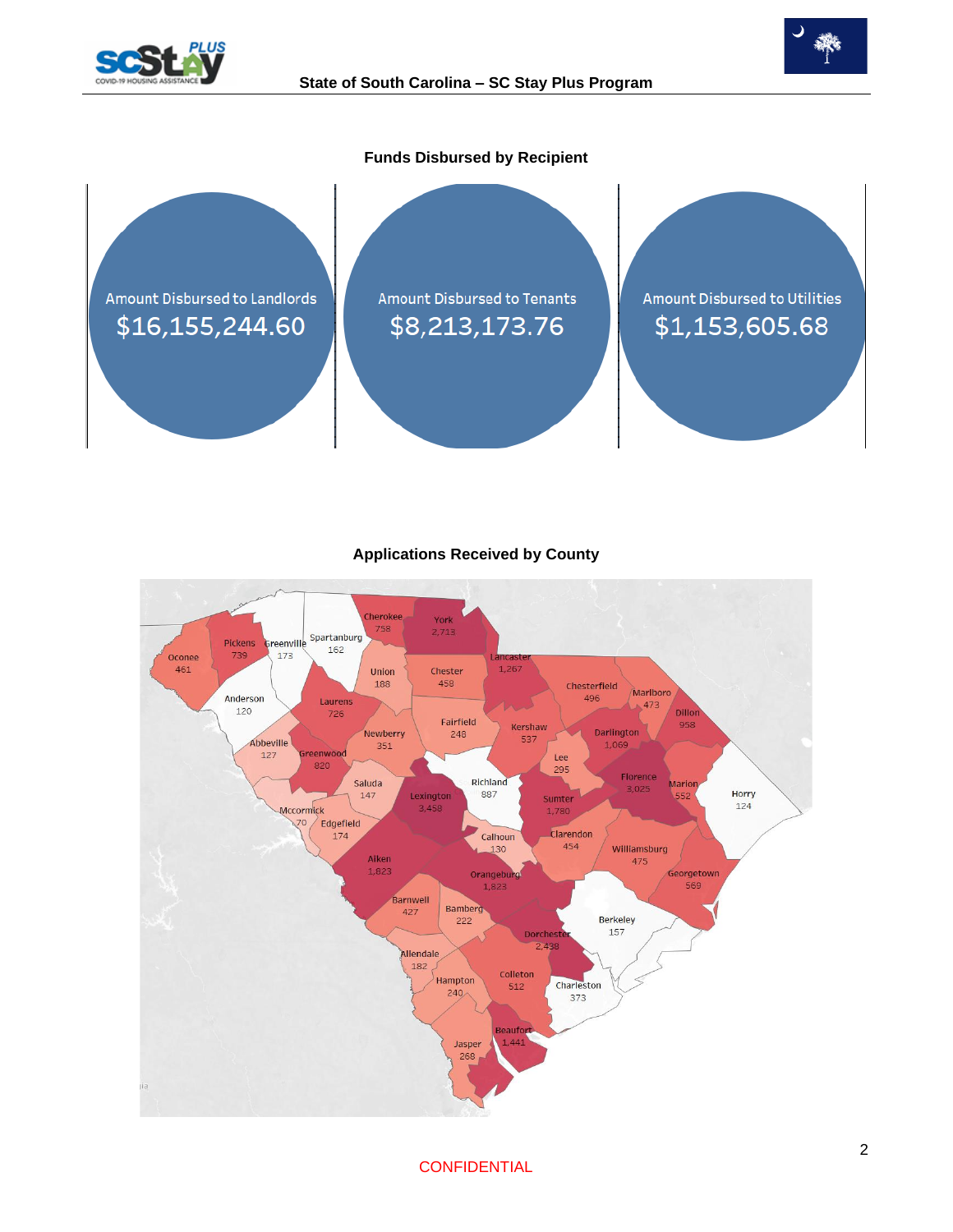



## **Team Progress (since 10/1)**

- **Obligations Update** 
	- $\circ$  Since our last discussion, Treasury released a letter on October 04<sup>th</sup> that revised our obligation values (refer Appendix).
	- $\circ$  Our updated obligation percentage is 19.4% and our expenditure ratio is: 10.4%.
		- As a result, some excess funds, as declared by Treasury, may be at risk of reallocation.
	- o Mitigation to avoid losing excess funds:
		- *Treasury will not make a determination of excess funds based on an insufficient Expenditure Ratio for the First Assessment if the Grantee submits by November 15, 2021 a certification signed by an authorized official of the Grantee that confirms that either (i) the Grantee has obligated at least 65% of its allocation or (ii) the Grantee's Expenditure Ratio is at least 30%.*
	- $\circ$  The goal is to accelerate our reviews and payments (to landlords, utility companies and tenants when landlord is unresponsive) to meet required percentage by Nov 15<sup>th</sup>
- Application Review and Determination
	- $\circ$  Additional review teams onboarded and trained to continue with application reviews. Processed over 2000 applications last week, and over 1700 applications the week prior.
	- $\circ$  Even with increased numbers, significant additional increases to the review team to clear the backlog of pending applications. The goal is to process applications the week they received.
	- $\circ$  Eviction cases continue to be prioritized and are generally resolved on the same day the enquiry is made
	- o Sent payments to 536 applicants for a total of \$1.7M
- Program Design
	- o Finalizing data sharing agreement with utilities to obtain prepaid account information on customers. This list will be used to pay customers not to exceed \$1,000 with prepaid utility accounts
- **Communications** 
	- $\circ$  Expanded on-the-ground applicant support and intake. This included holding several NAACP run pop-up clinics at sites across the state, utilizing SCACAP offices to provide applicant intake support, and utilizing Guidehouse staff.
	- $\circ$  On the ground teams have assisted over 900 applicants with the submission of their applications. These teams will continue to provide support and will continue to sign up new applicants and submit needed documents.
- Monitoring and Compliance
	- o Periodic updates of review checklist to align with program design updates
	- o Continued review of payments to verify no duplicate checks are being issued for rental, utilities, and other payments.

#### **Upcoming Activities**

- Application Review and Determination
	- $\circ$  Continue application reviews; identify and escalate challenges to SC Housing as needed
- **Communications** 
	- $\circ$  Communications will be conducting outreach to applicants missing documents or who have been unable to submit the documentation required due to technical challenges. We will be notifying these applicants of the in-person support centers to give them the option of getting assistance.
	- $\circ$  Continue to evaluate the customer experience of applicants with questions about the program or application status Inquiries. Improvements will be made focused on giving options for application status checks, reducing call center wait time, and providing clarity to applicants on their application status.